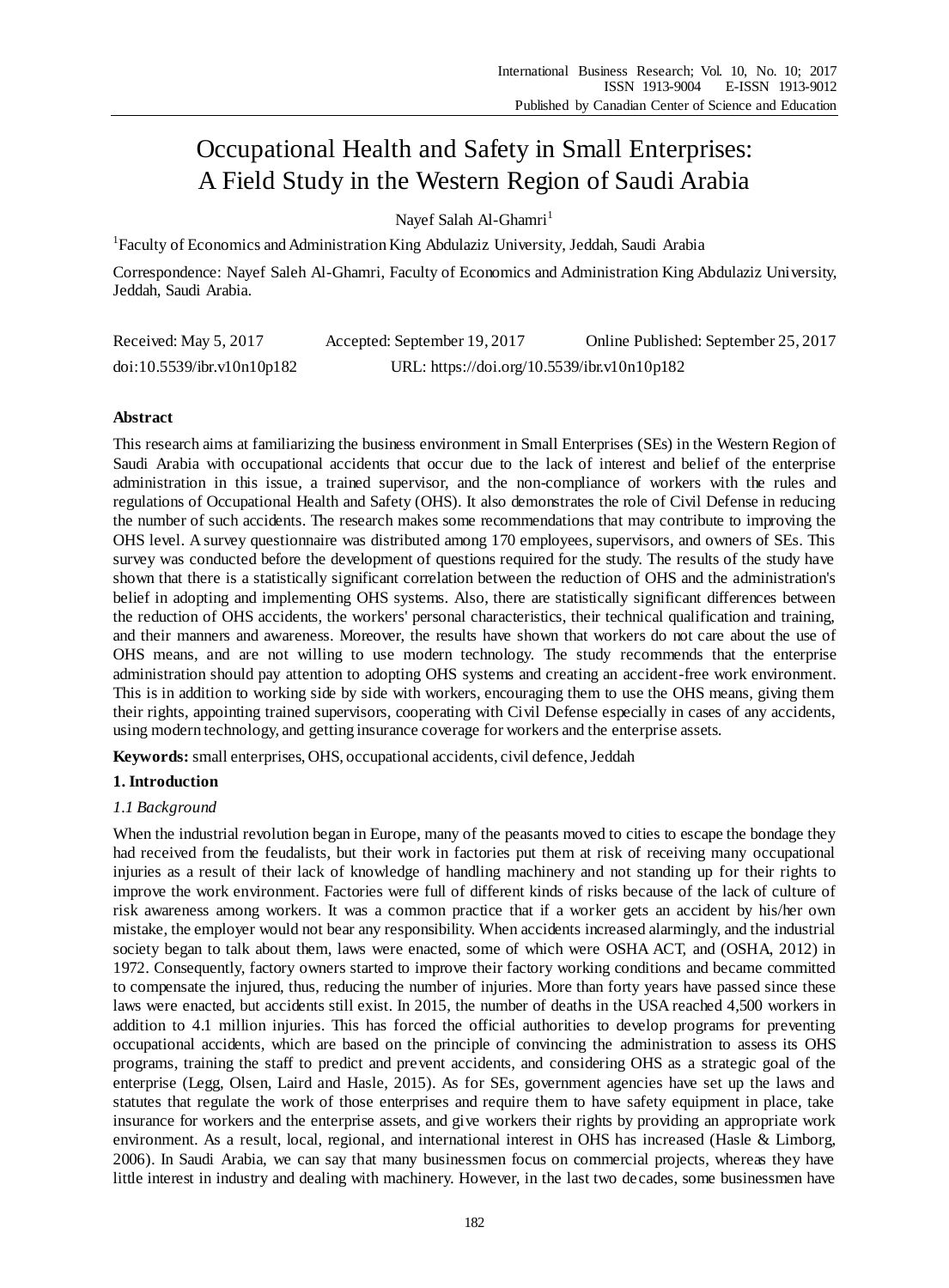moved to the industrial professions. Since the financial capabilities of SEs are modest, some machines may be old and used, workers do not have experience in operating them. Also, these workers are unaware of practicing safety means, and the work environment is often inappropriate. Now, the official bodies necessitate that such enterprises adapt themselves to the culture of industry and utilize modern technology in every way to change the policies of OHS and also pay great attention to the importance of safety means. This is the responsibility of the enterprise administration, in addition to adhering to safety standards, to change the workers' manners, educate them, encourage their participation in safety matters, build confidence among them, and train them to consider safety as one of the most important values and objectives of the enterprise. The official bodies also strive to promote the culture of safety among SEs as it is believed that they still have not reached the required level of awareness because the proportion of casualties in SEs is higher than that in large enterprises (Legg, Laird, Olsen, & Hasle, 2014). Additionally, this will enable the workers to work in a safe environment away from injuries and deaths.

#### *1.2 Literature Review*

Several studies have been conducted in the field of OHS in the last two decades. Al-Subaie (2013) conducted a field survey t explore the level of satisfaction among workers at King Fahd Medical City in Saudi Arabia and found that OHS played a significant role in their responses. Al-Sharif (2001) conducted a field study in which he explored industrial accidents that may occur in factories in the city of Dammam, Saudi Arabia and he found that the owners of workshops and factories have interest in the awareness of the importance of the availability of OHS equipment amongst emplyees. Al-Moghni (2006) explored the OHS aspects and procedures at a sample of 258 industrial facilities in Gaza strip and found that those facilties lack the the propoer safety awareness and that the academic qualifications of workers have their effect on reducing the occurrence of industrial accidents. A study that was conducted by Taha and Elia (2012) in the city of Assiut in Egyt to identify the shortcomings in the OHS issues at Al-Kawthar industrial area, concluded that there is a need to establish a cultural program for workers and professionals and to raise the protection awareness among workers, managers, and the industrial community in addition to imposing penalties by the managers on workers who do not comply with OHS regulations. Khalif (2008), on the other hand explored the role of technology and its impact on industrial accidents and relations at Badush Cement Laboratory in Northern Iraq. He concluded that concluded that it is necessary to pay attention to workers' qualifications in the OHS field and to give this the highest consideration. In an attempt to explore the accidents at educational buldings in Egypt, Abdulraouf. (2002) conducted a study in which he concluded that the main causes of fires and accidents are the methods of construction as the architects did not follow modern fire control methods such as the shape of the building and having appropriate exits outside the buildings to avoid smoke from fire, proper ventilation, and proper fire extinguishing systems. Dejoy, Schafer and Wilson (2003) conducted a research study in which they aimed at identifying the important factors in achieving appropriate work conditions free from occupational accidents. They found that senior administration's belief in OHS measures in any enterprise has the first and fundamental role in reducing occupational accidents. An older study by Heinrich, Petersen, Roos, Brown and Hazlett (1980) conducted a study aimed at tackling occupational accidents by examining 500 accidents. The study concluded that the most important problems resulting from workplace accidents, which are stopping production, lost time of paramedics, supervisors, and workers, damage to machinery and equipment, wage paid to a worker who is not working, chaos in the workplace, low morale of the worker and other workers; and compensation and treatment costs. A different approach was taken by Tucek (2013) in which he attempted to highlight the benfits of protecting the workers at industrial establishments in which he made several recommendations including awareness and regular updates on OHS issues. Moeti-Lysson & Boy (2011) explored OHS issues at small and medium sized enterprizes in Botswana in which they concluded that the education and awareness of employees and administration have a great role in protecting the enterprise's personnel in the workplace from work accidents and infection that they may catch.

#### *1.3 OHS Department*

As a service unit in the enterprise, the OHS Department has undergone several stages of development and growth. The importance of OHS has increased and its role in the organization has multiplied. It has developed the means and tools it uses to cope up with the rapid and steady progress of the means of production to be in line with the complex equipment that exists in most factories in the modern time. OHS programs are the rights of workers that must be provided in organizations to achieve the individual objectives of maintaining the workers' safety and create a proper and risk-free work environment. This further contributes to increasing productivity and reducing costs. The technological development and the internal and external environmental changes have placed many burdens and responsibilities on organizations, especially regarding maintaining workers' health and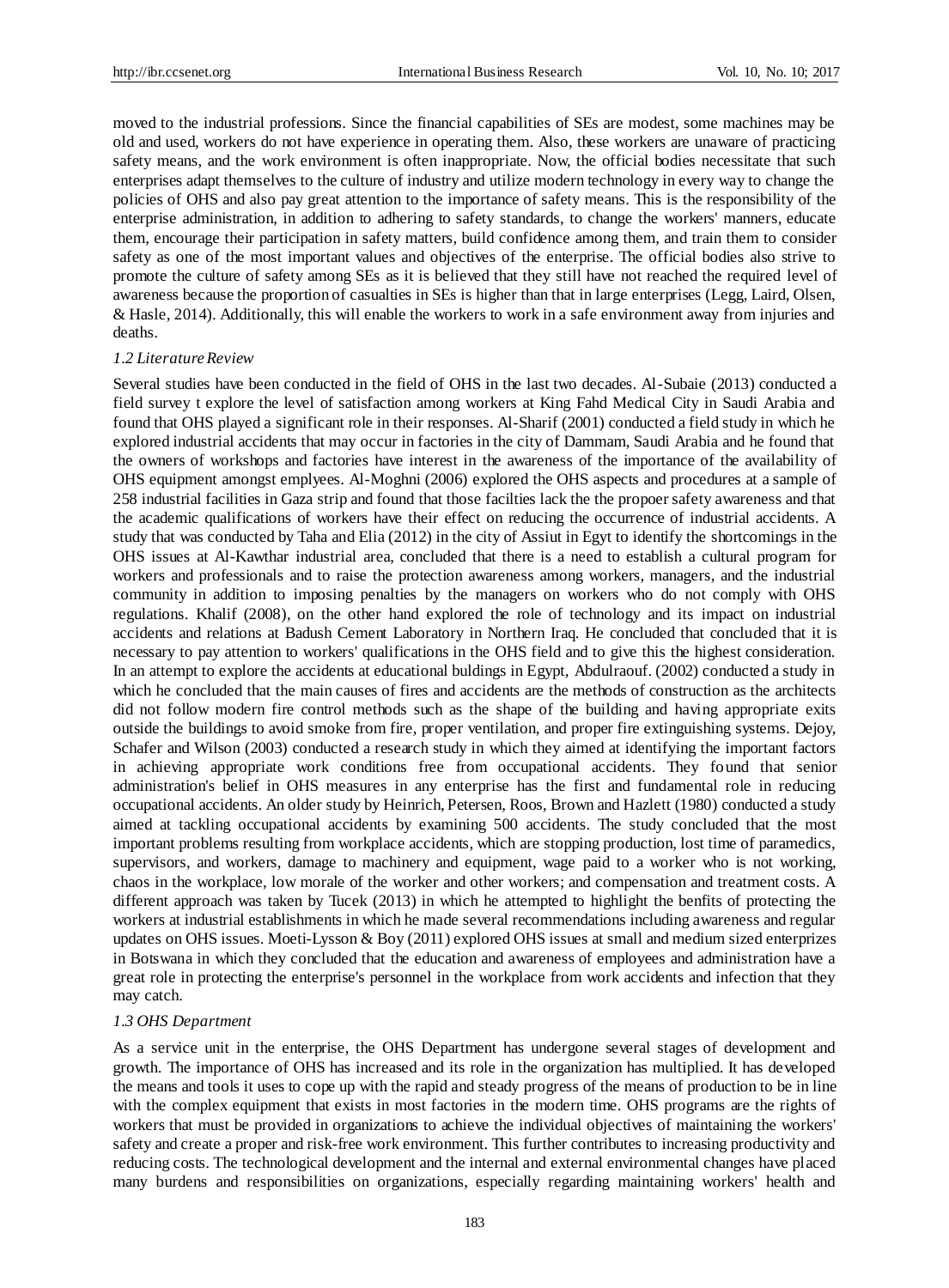preventing them from diseases and accidents, compensating them for damage caused by the work environment, and creating safe working conditions. By assuming these responsibilities, the organization can achieve competitive advantages.

## *1.4 Definition of SEs*

The definition of SMEs varies by location, quality of work, and quality of administration (Park et al, 2013). According to ILO (2015), any enterprise of more than 10 and less than 100 workers is classified as a small one (SE). In Saudi Arabia, an enterprise of less than 20 workers and a capital of less than \$2,500,000 is an SE. Although the number of workers and capital are the fundamental components of the definition. We note that jewelry business needs more capital while agricultural business needs a larger number of workers. Such projects absorb a small proportion of the market and are characterized by a solitary management style. SEs are the backbone of many of the Third World economies. They provide job opportunities for large number of young people and income for the Saudi family. They are considered a period of incubation for large enterprises. They are inexpensive in their establishment and have small invested capital and a rapid payback period. They may finance large industries in terms of productive integration. Foreign workers dominate the Saudi workforce in this sector because of the lack of benefits and incentives like those offered in the government sector. Saudi businesswomen face several challenges in doing their jobs in SES (Ghamri, 2016).

## *1.5 OHS Management Concept*

The concept of OHS Management refers to those regulatory procedures aimed at protecting workers in industrial and service establishments, preventing them from accidents and infectious and non-communicable diseases which they are exposed to during performing their daily duties (Abbas, 2003).

## *1.6 Costs of Occupational Accidents and Injuries*

Injuries have a negative impact on the staff, the enterprise, and community. Workplace accidents may cause machinery and equipment breakdowns, low production levels, and low competitiveness, over and above the cost of repair or replacement. As for the injured worker, he will suffer from his chronic disability, his low morale, his dissatisfaction with the work environment, and his loss of salary. Society is also affected as the family of the injured worker will face consequent social and marital problems of low income that may lead to separation (Al-Sabaawi, 1998). The economic problems may appear in the exit of some companies from the market causing the decline in profits or bankruptcy due to fires in buildings or warehouses, especially if there is no insurance on the company's assets.

## *1.7 Types of Occupational Accidents and Injuries*

Wounds are the most common injuries in the workplace and are associated with some fractures in case the injury is serious and the fractures are in the hands, the legs, the head or the spine. These injuries and fractures may cause partial or total disability, and they sometimes become fatal. These injuries often occur without warning. Workers in these areas can be protected by putting on means of protection used for human body organs. For example, workers may use helmets to protect the head, gloves to protect the hands, masks to protect the respiratory system, goggles to protect the eyes in the case of welding and cracking, and ear protection devices in the case of loud sounds, and shoes to protect feet from coarse floors and electric shocks. Occupational accidents are not the only ones that occur to workers, but there are also occupational diseases that may afflict them. For example, doctors in hospitals are occupationally exposed to a variety of infectious diseases transmitted by viruses or due to their contact with patients such as immunodeficiency diseases, tuberculosis, malaria and some infectious diseases transmitted from animals and birds (Bird flu and SARS). Likewise, the exposure of technicians and doctors to infrared radiation may lead to cancer. Laboratories are often built outside the hospital building or in the basement. Workers may be exposed to certain pulmonary diseases because of inhaling or touching some chemicals. Diseases may be due to high temperatures; as in the case of those working in iron smelters, or building workers during summer time in Saudi Arabia, where temperatures are sometimes above 50° C.

## *1.8 OHS Objectives*

The main objectives of OHS are summarized in four axes:

- The human axis that aims to help workers avoid injuries, accidents, and diseases by creating an appropriate and risk-free work environment.
- The economic axis that is related to the company's asset protection from damage and fire, and all that is related to costs such as the cost of replacing machines, the cost of compensating the injured worker,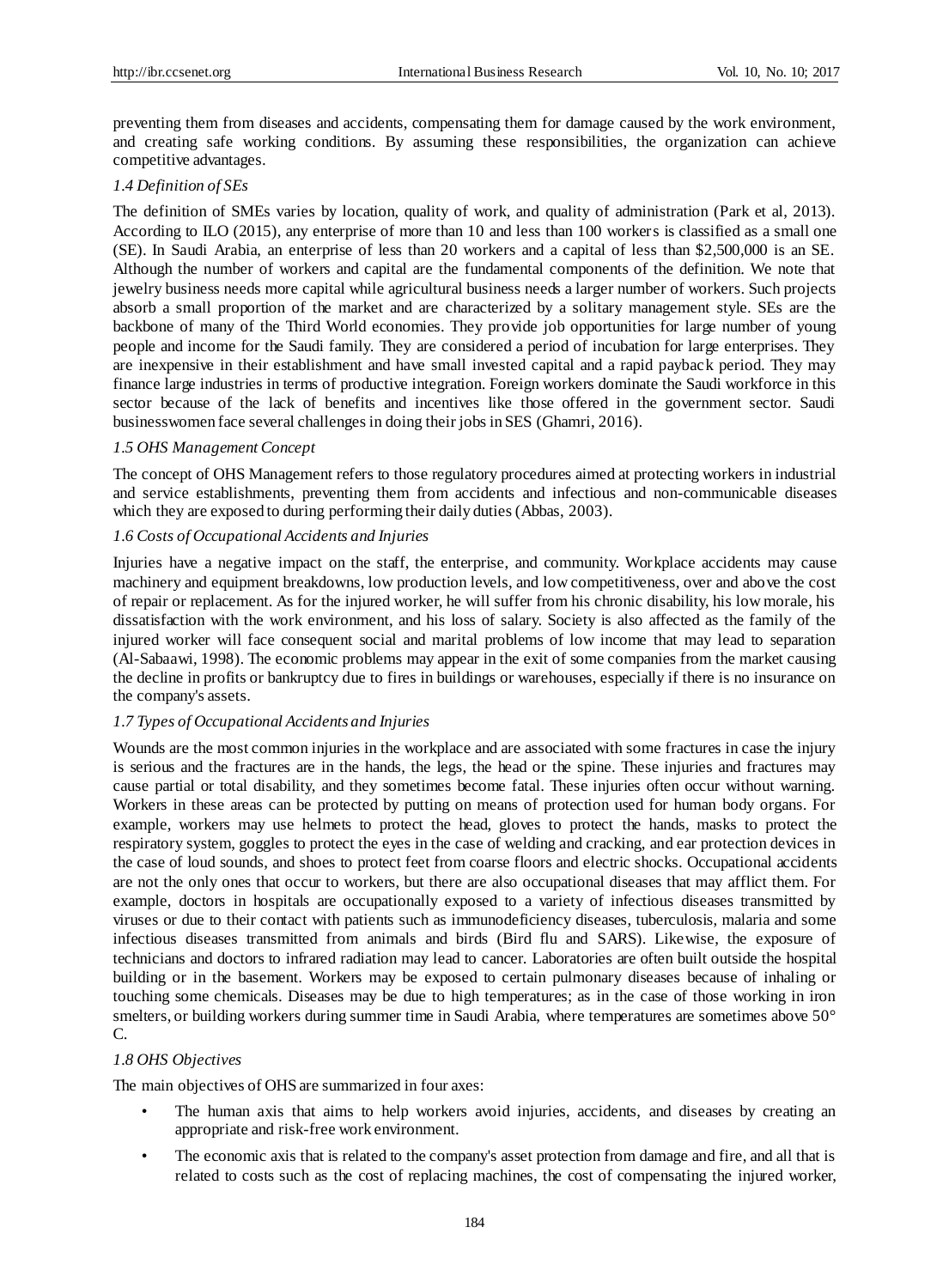and the cost of appointing a replacement for him/her.

- The productive axis falls within the temporary and permanent equipment and machinery failure and the creation of the appropriate production environment.
- The cultural axis is represented by spreading the culture of safety, workers' commitment to OHS systems, and the senior administration's support for the principles of OHS. It is also represented by supporting workers materialistically and morally, improving the work environment, and training workers on new technology (Al-Ghazawi, 2005)

#### *1.9 Causes of Occupational Accidents and Diseases*

There are several reasons for occupational accidents, including disregarding the importance of the means of protection, working long hours on machines and equipment, lack of concentration or preoccupation with other things due to a worker's personal problems, and lack of awareness or the belief that the accident will not happen to them, and accepting doing dangerous work. Lingard's study (2015) proved that after training those workers, their way of thinking changed, and now most of them believe that they are at risk and refuse to do dangerous work. In some cases, accidents may occur because the worker may accept doing any new work without having any experience, or as a result of overcrowding, lack of space, and not using advanced safety devices (Al-Aqayelah, 2003).

#### *1.10 Work Environment Safety and Precautions to Avoid Work Accidents*

Dangerous and unhealthy environment includes uncleanliness of the place, high temperature, noisy sound, poor lighting, spread of dust, absence of ventilation fans, unavailability of proper early warning systems, or unavailability of guidance and instructions. Ensuring work environment safety includes alerting workers to hazards in the workplace, providing medical aids, taking precautions to prevent future fire hazards, obligating each facility to notify the Civil Defense of any accident within twenty-four hours of its occurrence. As for the prevention of infectious diseases, workers should be vaccinated against such diseases and should be treated if they catch these diseases, and medical records for all workers should be filed (Jaber, 2001).

## *1.11 Harassment and Offensive Conduct in the Workplace*

Incidents of offensive conduct against workers, managers and doctors by employees or clients have become very common these days. Saudi businesswomen may face racial harassment by their employees who consider women inferior (Ghamri, 2016). Therefore, the administration should pay attention to and reduce violent crime in the workplace which falls within the employees' safety, write investigation reports on the causes of the accident and how it is handled, and make a firm commitment to the employees' safety (Willicam, 1996)

## *1.12 Measuring the Effectiveness of the Safety Program*

The effectiveness of the safety program can be measured by the frequency of injuries and severity of injuries, such as;

- 1. Frequency of injuries: It means the number of injuries, and it is defined as the number of disabling injuries within one million work hours at the facility.
- 2. Severity of injuries: It aims at knowing the extent of severity of injury, and it is defined as the total number of days that represent the time lost within one million work hours at the facility.

#### *1.13 Causes of Warehouse Fires and Prevention Methods*

## 1.13.1 Causes of Fire

- I. High temperatures in summer may lead to many problems with exposed reservoirs. For example, leaving rice straw exposed to the sunshine will ignite it.
- II. The oldness of the building and its limited storage capacity lead to stacking of goods above each other, which makes it difficult for fire engines to enter the warehouse. Poor connections and electrical wiring can also lead to fire.
- III. The supervisor may be unable to communicate with the expatriate workers; which leads to disputes between him and those workers and the workers' lack of sense of belonging and loyalty to the project. This in turn leads to negligence in applying protection measures for the building and the enterprise assets.

#### 1.13.2 Prevention Methods

Provision of: fire extinguishing systems, early warning systems, rear exits, appropriate ventilation systems, and automatic spontaneous lighting. This is in addition to the use of furniture treated with fire retardants and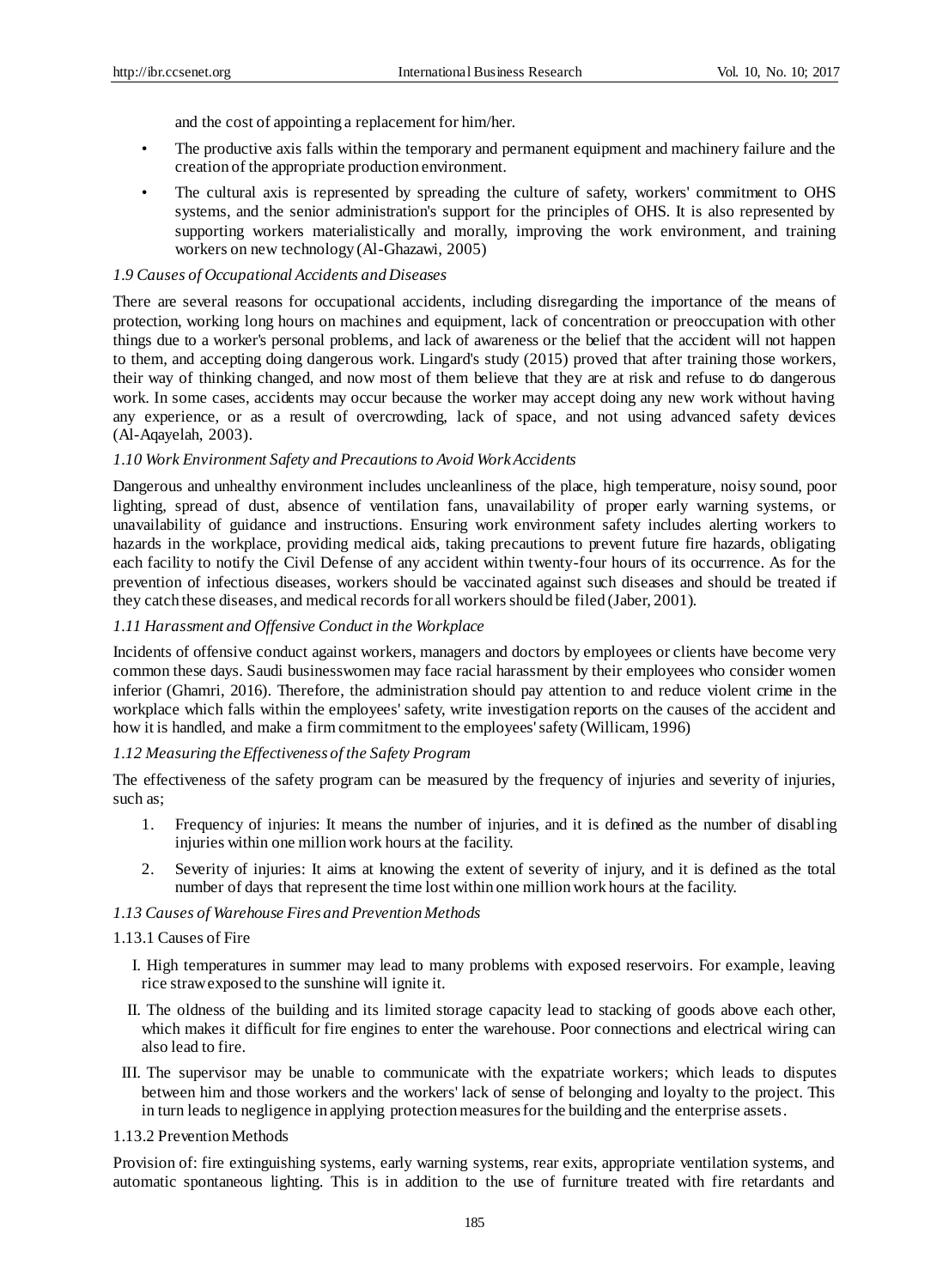preventing smoking among employees, which is one of the main causes of fire, (Fry, 1996) and (Merrily, 1992),

#### *1.14 The Research Problem*

First, the research problem is that many SEs do not care about the OHS culture among their employees and their lack of interest in creating proper work environment (Cunningham et al, 2014) and (Ghamri, 2016). This is obvious in dealing with expatriate workers, who make up the largest proportion. Most of them come from poor countries. Due to the lack of academic and social backgrounds, these workers are unable to claim their rights for health insurance. In addition, their willingness to work long hours leads to stress and contributes to the increase of injuries (Park & Others 2013). Most SEs do not have any reports of injured workers. Second, SEs do not care about applying local, regional and international standards in OHS procedures because this represents a financial burden on these enterprises. Hence, the higher the financial position of the company, the higher the safety level (Lin & Mill 2001). Accordingly, the research problem lies in the lack of seriousness of the owners of SEs to realize the importance of OHS means, evading the Civil Defense in the provision of these means, lack of the workers' awareness of their importance, and workers' not claiming their rights.

#### *1.15 The Research Study Hypotheses*

The study was guided by the following hypotheses:

- There is a significant correlation between the reduction of occupational accidents and the administration's belief in adopting OHS systems.
- There are statistically significant differences between the reduction of occupational accidents and the personal characteristics of workers in terms of technical qualification, training, manners, awareness, and stress.
- There is a significant correlation between OHS accidents and the employees' morale, their performance level, job satisfaction, and productivity.
- There is a statistically significant correlation between the reduction of OHS accidents and the use of OHS means.
- There is a statistically significant correlation between the improvement of OHS and the use of modern technology.
- There is a statistically significant correlation between OHS accidents and the economic and social damage.
- There is a statistically significant direct relationship between the effectiveness of safety, security, and fire procedures in SEs.
- There is a statistically significant direct relationship between the effectiveness of the procedures of safety, security, external oversight, and Civil Defense.

#### *1.16 The Research Objective(s)*

This research study aims at identifying OHS acidents that occur inside SEs and ways to prevent them and protect the workers at those industrial SEs.

#### *1.17 Significance of the Study*

The importance of the study lies in the scarcity of research about OHS in SEs in Saudi Arabia that deals with health and safety as a means and not as an end. It can be said that this study is one of the few studies that deals with OHS in all aspects in terms of culture of safety and individuals' awareness. Additionally, the study addresses the number of foreign workers in Saudi Arabia, checking their educational and social backgrounds, and investigating their awareness of the implementation of OHS systems. Furthermore, taking into consideration the importance of SEs, which represent 85% of the number of all enterprises and their relationship with OHS, they have not been given the proper time and attention neither by researchers in management science nor by businessmen in SEs.

## **2. Method**

The analytical descriptive approach has been used in the study.

#### *2.1 Study Sample*

The random sample was used in this study, and 170 questionnaires were distributed to SEs owners, employees, and some OHS supervisors. The respondents were the individuals who had a desire to cooperate. The questionnaire items were close-ended questions along with an open-ended question at the end to provide opinion.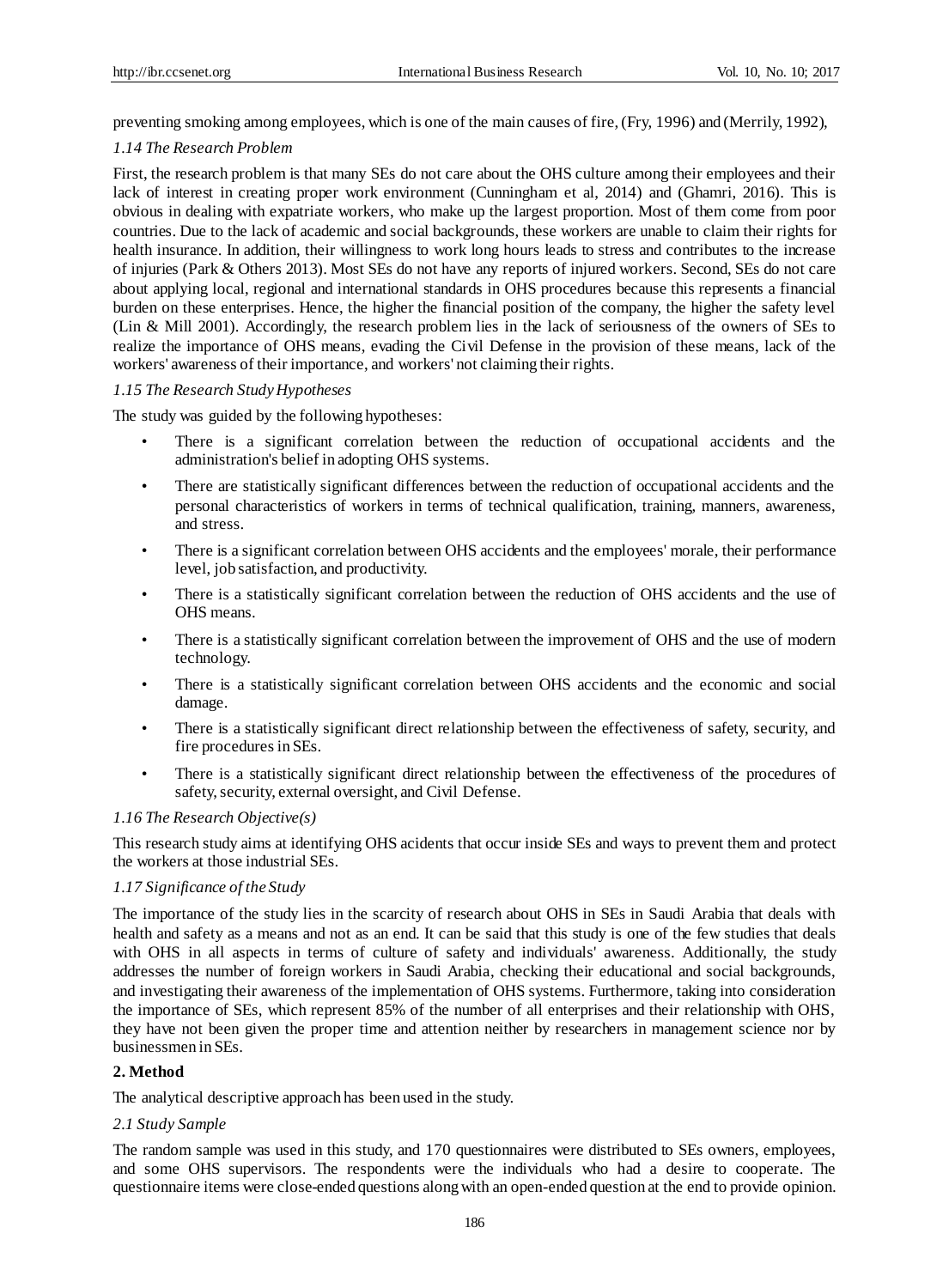# *2.2 Data Collection*

Primary data was collected by distribution of the questionnaires to businessmen, workers, and supervisors in SEs. Secondary data were collected by searching in libraries and on the Internet for specialized books in the field of OHS. Some interviews that were conducted with businessmen contributed to coming up with some important ideas on the subject of OHS.

## *2.3 Study Instrument*

The questionnaire was designed considering the research objectives, and the development of questionnaire items and their design made use of many questionnaires of previous research studies. A pilot survey was conducted and presented to some arbitrators in the Faculty of Economics and Administration at King Abdulaziz University to verify the veracity of the face validity and content validity of the questionnaire where some necessary amendments were made. Statistical software (IBM SPSS 23) was utilized to analyze the data.

## *2.4 Research Limitations*

- *Human limitation:* Only owners of SEs and workers in these enterprises were selected. Samples of the pilot questionnaire were distributed. Then, after improving the questionnaire, it was distributed to the specific number of the participants for the study.
- *Time limitation:* Reading books and magazines, browsing the Internet, distributing and analyzing the questionnaires, and writing the research took nearly a full year.
- *Place limitation:* The study took place in the Western Region in the city of Jeddah as the first commercial center in the Kingdom of Saudi Arabia and the city of Yanbu as the main center for industries that has many SEs.
- *Objective Limitation*: The study focused only on OHS in the SEs sector, and it is concerned with recognizing the laws, regulations, and OHS means.
- *Difficulties of the study:* Lack of interest of some businessmen in the importance of research in general; and not giving sufficient time to the interview, and responding to the questionnaire quickly and without any concentration or interest were the problems faced during data collection. Some businessmen sometimes refused to fill out the questionnaire either due to the fear of the study area or lack of desire to cooperate.

## *2.5 Instrument of the Study*

The researchers used a questionnaire as an instrument to collect data as the questionnaire is an appropriate tool for collecting information, data and facts related to a particular reality (Obidate et al., 2011).

This study is based on two phases; the first phase is the pilot study to test the questionnaire designed to collect raw data by measuring its validity and reliability. In order to do so, the researcher distributed the questionnaire on a limited sample (29) of the study.

The questionnaire consisted of 55 items distributed among the variables shown in the following table: Table (1) shows the study variables and their items: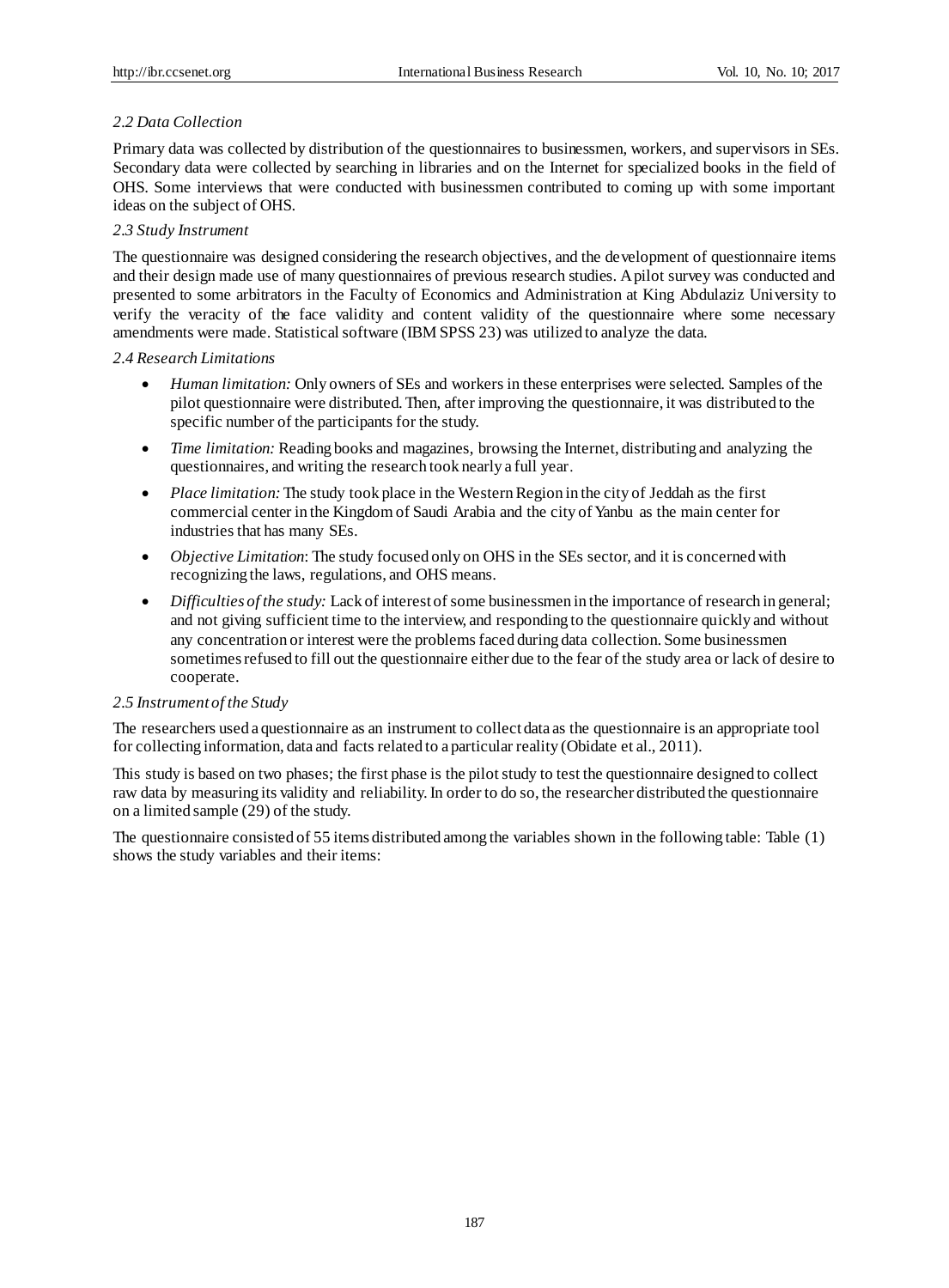#### Table 1. Main Study Variables and their items

| <b>Study variables</b>                                                                                                                                                                                                                                                               | Number of<br>items |
|--------------------------------------------------------------------------------------------------------------------------------------------------------------------------------------------------------------------------------------------------------------------------------------|--------------------|
| First: Independent variables                                                                                                                                                                                                                                                         |                    |
| 1. Management's conviction which requires commitment to implement safety measures and to carry out<br>appropriate activities and procedures to meet these requirements in order to achieve an accident-free working<br>environment.                                                  | 14                 |
| 2. Awareness and training which requires improving awareness, training and qualification levels to spread the<br>culture of safety among employees, supervisors and administrators                                                                                                   | 9                  |
| 3. The use of technology which requires encouraging workers to use technology to develop and improve<br>means of security and safety                                                                                                                                                 | 5                  |
| 4. The participation of employees requires that each worker participates in every activity related to security<br>and safety, as well as encouraging him/her to use expertise and intellectual abilities in making suggestions that<br>may help in the field of security and safety. | 6                  |
| 5. The effectiveness of security, safety and external control procedures                                                                                                                                                                                                             |                    |
| Second: Dependent variables                                                                                                                                                                                                                                                          |                    |
| 1. Limiting work injuries among workers which includes a commitment to follow the procedures of safety and<br>security systems.                                                                                                                                                      | 7                  |
| 2. Achieving employees' satisfaction, raising their morale and level of production and reducing work turnover<br>rate include achieving good relations with employees and taking care of their rights.                                                                               | $\overline{2}$     |
| 3. Preventing fires in firms and reducing economic and social costs.                                                                                                                                                                                                                 |                    |

Source: Prepared by researchers

Thus, the study questionnaire included 55 items. In addition, the questionnaire contained 4 special variables related to the sample characteristics. These characteristics include years of experience, age and educational qualifications.

#### *2.6 Validity of the Questionnaire*

#### 2.6.1 Face Validity

To validate the tool and its suitability for collecting raw data, several procedures have been used among which is validity (face validity). The researcher introduced the questionnaire in its initial form to a number of specialists in the field of scientific research to provide their feedback in terms of comprehensiveness and statement of items, diversity of content, and appropriateness.

## 2.6.2 Internal Validity

The researcher verified the validity of the questionnaire in the pilot study by randomly choosing a sample of 29 out of the study community to measure the internal validity of the tool's four axes with its total score by calculating the correlation between each axis and the total score of the tool. Table (2) shows that correlation

Table 2. Correlation coefficients between the score of each axis with the total score of the instrument

| <b>Axes</b>                                                                                                                                                                                                       | correlation<br>coefficients | Level of<br>significance |
|-------------------------------------------------------------------------------------------------------------------------------------------------------------------------------------------------------------------|-----------------------------|--------------------------|
| Axis 1: The management's conviction of implementing occupational safety<br>measures                                                                                                                               | $0.918**$                   | 0.00                     |
| Axis 2: workers' morale, awareness, training and qualification.                                                                                                                                                   | $0.968**$                   | 0.00                     |
| Axis 3: The use of modern technology                                                                                                                                                                              | $0.813**$                   | 0.00                     |
| Axis 4: economic and social damages                                                                                                                                                                               | $0.696**$                   | 0.00                     |
| $\sim$ $\sim$ $\sim$ $\sim$ $\sim$ $\sim$ $\sim$ $\sim$<br>$-1.11$ , $-1.11$ , $-1.11$ , $-1.11$ , $-1.11$ , $-1.11$ , $-1.11$ , $-1.11$ , $-1.11$<br>$\cdot$ $\sim$<br>$\sim$ $\sim$ $\sim$ $\sim$ $\sim$ $\sim$ |                             |                          |

\*\* indicates that correlation coefficient is statistically significant at (0.01)

Table (3) shows that all of questionnaire's axes are highly correlated with its total score. Thus, all axes have a high degree of validity as correlation coefficient ranged between (0.696- 0.918), and are statistically significant at (0.01) level.

#### *2.7 Reliability of the Study Instrument*

## 2.7.1 Reliability of the Study Instrument by Split Half

The researcher calculated the reliability of study instrument by using the split half method. Correlations between the total scores of even and odd items were calculated using Pearson correlation coefficient and then were corrected using Spearman Brown coefficient. Pearson correlation coefficient was (0.950), while Spearman Brown coefficient was (0.949); therefore, the study instrument is highly reliable. Thus, the procedures of building the study instrument are correct.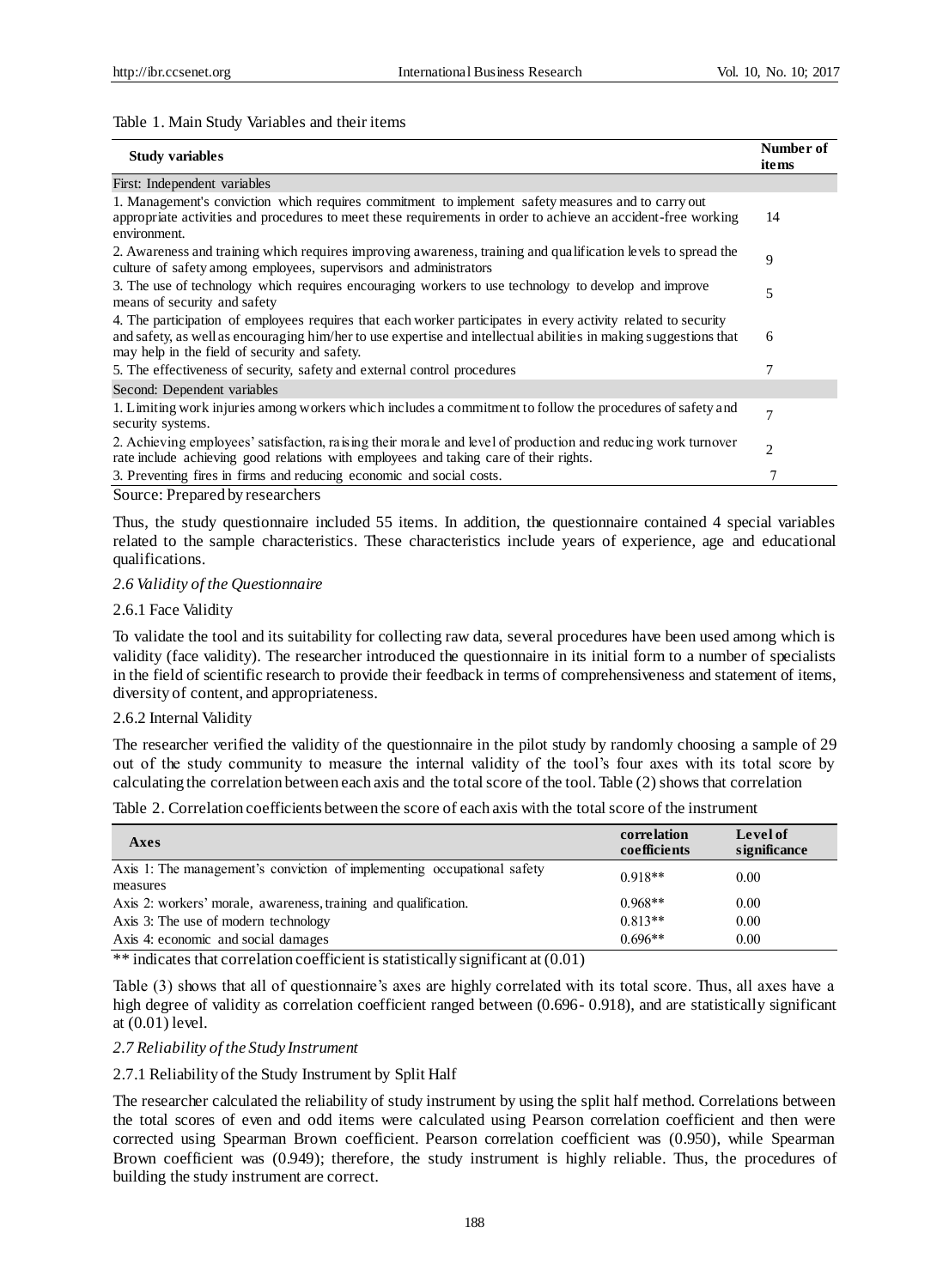Table 3. Reliability coefficients of the study instrument by split half method

| Coefficient          | value of correlation |
|----------------------|----------------------|
| Pearson coefficient  | $0.950$ **           |
| Spearman coefficient | $0.949**$            |

\*\* Indicates that correlation coefficient is statistically significant at (0.01) level

In addition, the researcher calculated the overall reliability of the instrument and its axes through using alpha Cronbach coefficient, as shown in table (4). Value of reliability coefficients indicate that all axes are highly reliable as the overall reliability was (0.937), which assured the researcher about the accuracy of constructing and stating axes and items.

Table 4. Alpha Cronbach coefficients for the overall reliability of the instrument and its axes

| Axes                                                                                | <b>Number</b><br>of items | <b>Correlation</b><br>coefficient |
|-------------------------------------------------------------------------------------|---------------------------|-----------------------------------|
| Axis 1: The management's conviction of implementing occupational safety<br>measures | 29                        | 0.870                             |
| Axis 2: workers' morale, awareness, training and qualification.                     | 15                        | 0.864                             |
| Axis 3: The use of modern technology                                                | 6                         | 0.755                             |
| Axis 4: economic and social damages                                                 |                           | 0.666                             |
| Total reliability                                                                   | 55                        | 0.937                             |

*2.8 Statistical Calculations* 

The researcher used descriptive statistical methods, which were represented in the frequencies and percentages, to describe the sample of the study according to the demographic characteristics. Statistical means and standard deviations were also used to measure the participants' response about items. Furthermore, the researcher used t-test and ANOVA to test the significance of differences between the respondents' viewpoints about the study axes due to differences in their demographic variables.

Table 5 shows the criterion of judging on the participants' responses about the study axes according to the five-dimensional Likert scale used in the study.

Table 5. Criterion of judging the results according to the five-dimensional Likert scale

| <b>Scale</b>  | <b>Grade</b> |  |
|---------------|--------------|--|
| $1 - 1.80$    | Very weak    |  |
| $1.80 - 2.60$ | Poor         |  |
| $2.60 - 3.40$ | Medium       |  |
| $3.40 - 4.20$ | High         |  |
| $4.20 - 5$    | Very high    |  |

*2.9 Analysis and Interpretation of Datas*

2.9.1 Description of the Sample According to Demographic Variables:

The study sample was described according to their demographic characteristics; years of experience, age and educational qualification. Results showed that the majority (42.5%) of respondents have less than 5 years of experience, 24.2% have (11-20) years of experience, 12.4% have (6-10) years of experience, 11.1% have (31-40 years) years of experience, while 9.8% have (21 to 30) years of experience.

Thus, the majority (42.5%) of respondents have less than 5 years of experience and that enhances their probability of being injured at work due to the inadequacy of occupational security and safety instructions for them.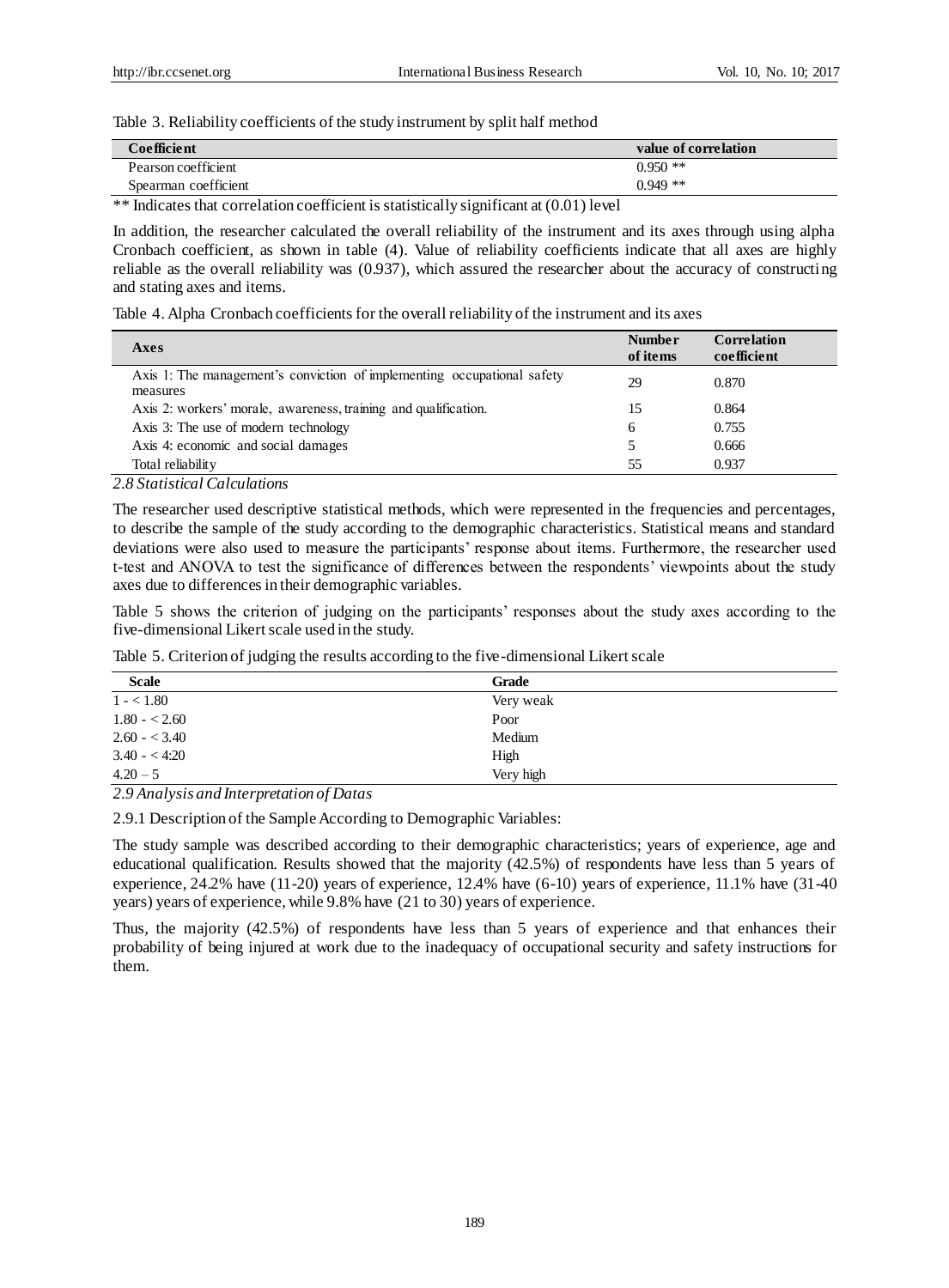

Figure 1. Description of the sample according to years of work experience

Regarding the description of the sample according to the age, results showed that most respondents are youth, as 71.3% of them are under the age of 40. Consequently, the owners of small projects are obliged to keep the workers away from work injuries or occupational accidents.



Figure 2. Description of the sample according to age

Regarding the description of the sample according to their educational qualifications, results showed that the majority (62.7%) of participants have completed their high school only, while 37.3% have a bachelor degree, and that match with the nature of the work they carry out in these projects.



Figure 3. Description of the sample according to their educational qualifications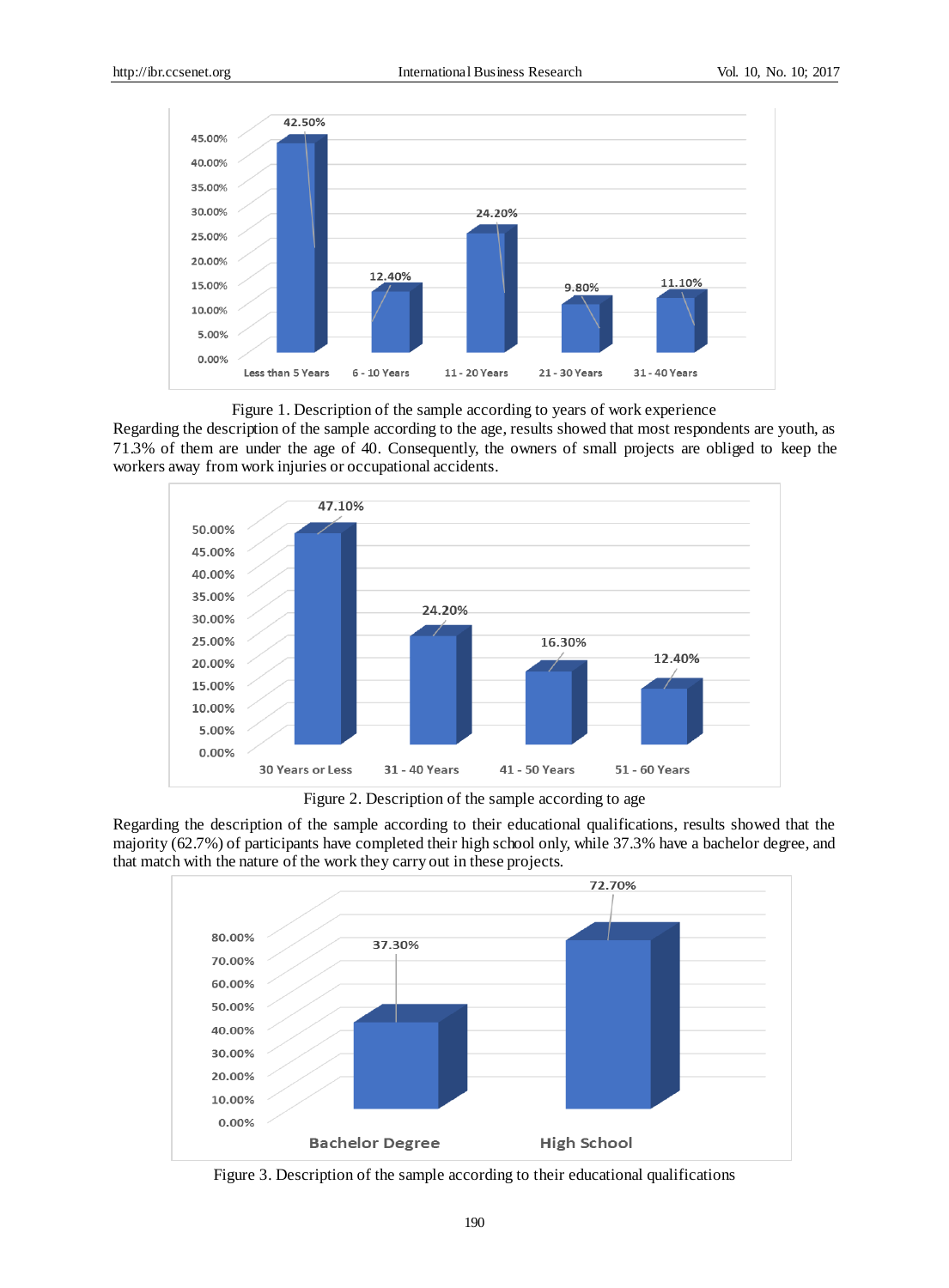2.9.2 Second: Descriptive Statistics for the Participants' Responses

In this part, the researcher tries to analyze and to interpret the participants' responses about the study axes and items. Weighted arithmetic mean was used as a criterion for assessing the participants' responses, as follows:

2.9.2.1 Axis 1: Implementation of Security and Safety Measures in Small Enterprises

Results of analyzing and interpreting the participants' responses about the most prominent safety measures that significantly limit the occurrence of occupational accidents, showed that the following procedures are the most important ones;

- Security and safety tools must be provided
- Laws and regulations of security and safety must be complied with.
- workers must not work without safety tools
- The presence of examination and maintenance schedules reduces accidents.
- First aid must be provided at the facility.
- Assigning workers according their abilities
- Setting special instructions
- External authorities concerned with security and safety must supervise the project
- The existence of an agreement with a hospital or medical staff contributes to the treatment of urgent cases
- System, Health and Safety Management Certificate

The results also indicated that failure to follow security instructions significantly leads to accidents as well as the following reasons:

- Operating old or non-maintained equipment
- Robbery and sabotage
- Poor lighting and ventilation
- High temperatures
- The old buildings
- Lack of emergency exits
- Short circuit resulted from old electricity connections
- Lack of interest in industrial security rules
- The absence of a competent authority for security and safety in the project

2.9.2.2 Axis 2: The Role of Workers' Training, Rehabilitation and Awareness in Reducing Occupational Accidents

By analyzing participants' responses, the researcher concludes that the most important factor that highly limits injuries is the management and workers' awareness to develop safety regulations and laws. In addition, results indicated that the lack of staff's awareness about occupational health highly increases accidents. Furthermore, results showed that work accidents have many negative effects either on the worker or on the production process or even on the co-workers.

2.9.2.3 Axis 3: Economic and Social Damages of Industrial Security Incidents

Regarding economic and social damages for industrial security accidents, results showed that these accidents have impacts on the worker, the family, and the community; in addition to, damages that affect the project's buildings and the surroundings.

## 2.9.2.4 Axis 4: The Impact of Using Modern Technology in Reducing Accidents

Results showed that there are five indicators for the importance of using of modern technology in reducing accidents and work injuries. The most important indicator is the existence of a fire alarm connected to the Department of Fire in the event of fires occurring outside working hours. Second, analyzing the causes of accidents by using modern methods such as pictures, and videos. Third, treating the causes. Fourth, writing reports in order not to repeat accidents. Finally, using early warning systems highly contribute to the reduction of accidents.

2.9.3 Third: Validation of the Study Hypotheses

In this part, the researcher tackles the results of validating the study hypotheses. Pearson correlation coefficient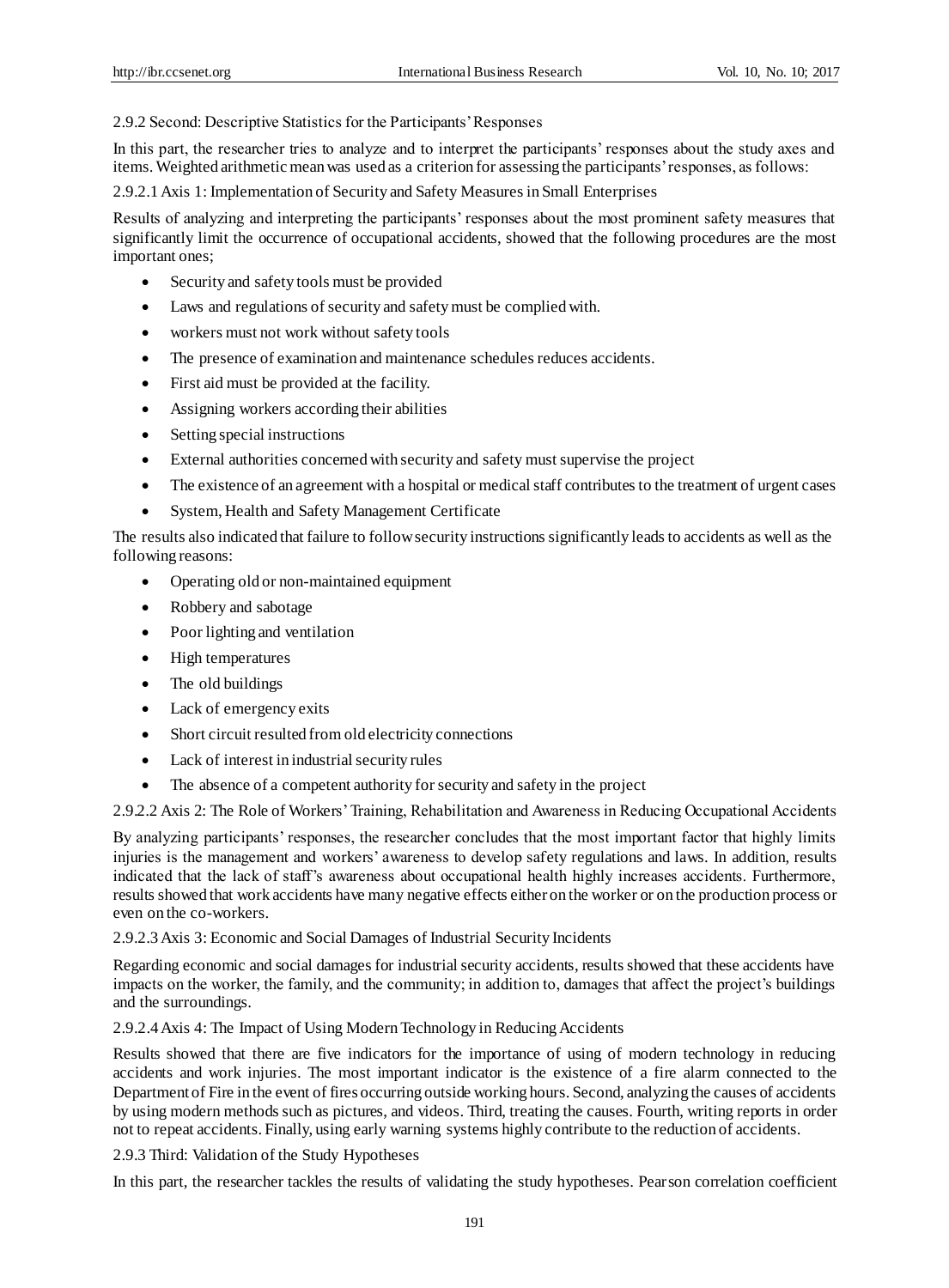was used to test these hypotheses, as described below:

Hypothesis 1 stated that there is a statistical significant correlation between the reduction of occupational accidents and the management's conviction of applying security and safety systems. Results showed that the value of the correlation coefficient between the reduction of occupational accidents (dependent variable) and the management's conviction of applying security and safety systems (Dependent variable) was (0.626), and that value is positive and statistically significant at  $(0.01)$  level. As a result, the researcher concludes that there is a positive correlated relation between the management's conviction of applying security and safety systems and the reduction of occupational accident in small projects, and that conviction protects workers from work injuries.

Hypothesis 2 stated that there is a statistical significant relationship between the reduction of occupational accidents and workers' personal traits such as technical rehabilitation, training, behaviors and awareness. Results showed that there is a statistical significant relationship at (0.01) level. This result showed how independent variables, such as workers' technical rehabilitation, training behaviors and awareness, affect the reduction of occupational accidents and small projects. Accordingly, technical training and rehabilitation programs on using the security and safety procedures as well as workers' behavior and awareness effectively contribute to the reduction of occupational accidents. Consequently, this prevents injuries that have social and economic consequences not only on the worker and his family, but also on the community as injurers cause losing community's economic productive resources.

Hypothesis 3 stated that there is a statistical significant relationship between security and safety accidents and employees' morale and their level of performance, satisfaction and productivity efficiency and the results confirmed this hypothesis. The higher workers ' morale and satisfaction are, the lower occupational security and safety accidents are and vice versa. Workers' low morale and satisfaction, resulted from delayed wages, inadequate housing and psychological discomfort, may increase occupational security and safety accidents, and that is negatively reflected on productivity and production tools.

Hypothesis 4 stated that there is a statistical significant relationship between occupational accidents and the application of occupational safety measures. Results showed that the correlation coefficient value between occupational accidents and the application of occupational safety measures was (0.244), and that the value was positively and statistically significant at (0.01) level. Consequently, the application of occupational safety measures is not sufficient enough to avoid accidents. Furthermore, it is important to spread security and safety culture among employees in order to maximize its positive impact on reducing of occupational accidents in small projects.

Hypothesis 5 stated that there is a statistical significant relationship between improving security and safety level and the use of modern technology. Results revealed that the correlation coefficient value between improving security and safety level and the use of modern technology was (0.951). This high positive value indicates that there is a strong statistical significant correlation between the use of modern technology and improving security and safety level. As a result, using modern technology is highly effective in improving occupational security and safety level in small projects.

Hypothesis 6 stated that there is a statistical significant relationship between occupational accidents and economic and social damages. Results showed the correlation coefficient value between occupational accidents and economic and social damages was (0.501). This value is positive and statistically significant at (0.01) level. Accordingly, the more occupational accidents occur, the higher economic and social damages are. These damages negatively affect the company itself because of financial losses that may lead to bankruptcy. Furthermore, these damages affect not only workers and their families, but also the society as a whole, because of disabling a significant production resource.

Hypothesis 7 stated that there is a statistical significant positive correlation between the effectiveness of the security and safety procedures and fire in small enterprises. Results showed that there is a positive correlation between the effectiveness of the security and safety procedures and fire in small enterprises (0.626). Accordingly, the effective application of security and safety procedures contributes significantly to reducing the occurrence of fires in small enterprises, and vice versa.

Hypothesis 8 stated that there is a positive statistical significant correlation between the effectiveness of security and safety procedures and the external control. Results showed that the correlation coefficient value between the effectiveness of the security and safety procedures (dependent variable) and external control (independent variable) was (0.311). This value is positive and statistically significant. As a result, continuous and strict external control over the application of occupational security and safety procedures contributes to the effectiveness of these procedures. These procedures positively help in maintaining the safety of workers and small enterprises.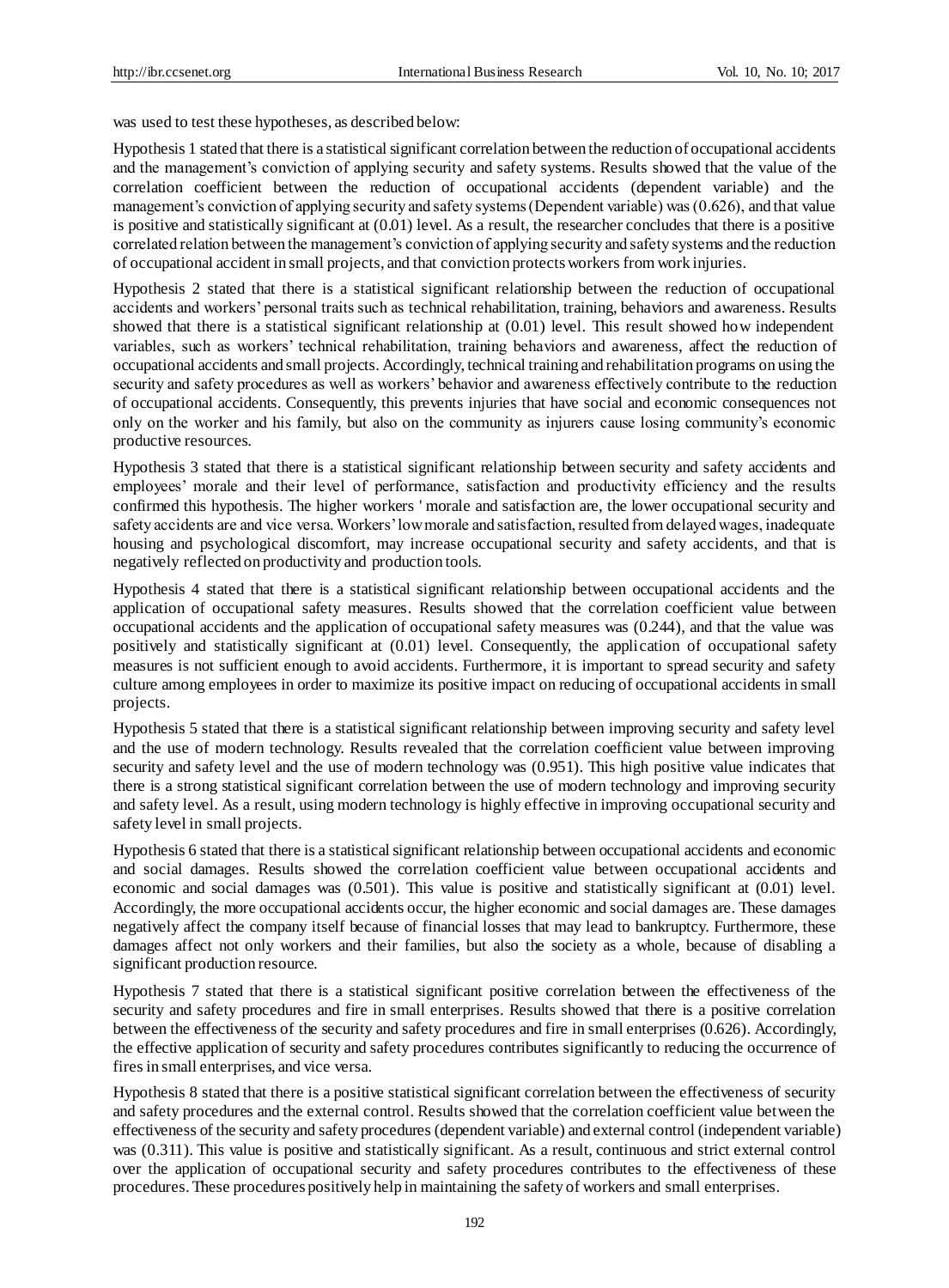Hypothesis 9 stated that there are no statistical significant differences between participants' responses on occupational security and safety variables due to the difference in their demographic characteristics (age, years of experience and educational qualification).

ANOVA showed that there are statistically significant differences between the means of participants' responses on the application of occupational security and safety procedures, professional training, level of morale, and economic and social damages of occupational accidents, and the total score for the study axes due to the differences in age. On the other hand, results did not indicate any differences in the use of modern technology, which confirms the importance using modern technology for workers.

## *2.10 Calculating Direction and Significance of the Differences between Means of the Participants' Responses due to Differences in Age Revealed the Following*

*As f*or the differences related to the application of occupational safety procedures, results showed that the differences are significant in favor of the respondents aged between 41-50 compared to respondents aged less than 30. As for differences related to workers' training, rehabilitation and morale, results showed that these differences are statistically significant in favor of the respondents aged between 41-50 compared to respondents aged between 51-60, and to those aged under 30. Furthermore, there are differences between respondents aged between 31-40 years compared to those aged less than 30. As for the differences related economic and social damages, results showed that these differences are in favor of the respondents aged between 41-50 compared to those under 30. As for the differences at the macro level, results showed that the differences are significant in favor of respondents aged between 31-40 years and those aged between 41-50 compared respondents aged less than 30. Thus, the majority of the differences are in favor of the respondents aged between 41-50 and those aged between 31-40. This result shows that the workers in these two age categories have a high awareness of occupational accidents in small enterprises.

## *2.11 One-way ANOVA Test for the Significance of the Differences between Means of the Participants'Responses due to Differences in Work Experience*

Results of one-way ANOVA test revealed that there are significant differences between the means of participants' responses on employees' technical training, level of morale, and economic and social damages of occupational accidents, and the total score for the study axes due to the differences in work experiences. In addition, results did not indicate differences related to the application of security and safety procedures, and the use of modern technology.

## *2.12 To Detect the Direction and Significance of Differences due to Differences in Work Experience, the Least Square Difference Test (LSD) was Calculated. Results Showed the Following*

Regarding the differences related to workers' technical training and morale, results showed that the differences are significant in favor of employees with more than 5 years of experience compared to employees with less than 5 years of experience.

As for economic and social impacts, results revealed that difference are significant in favor of workers who have 11-20 years of experience compared to both workers who have less than 5 years of experience and workers who have 31-40 years of experience.

Regarding the differences at the macro level, results showed that the differences are in favor of workers with both 11-20 and 21-30 years of experience compared to those with less than 5 years of experience. Results also revealed that differences are significant in favor of workers with 11-20 years of experience compared to those with 31-40 years of experience.

## *2.13 T-test Results for the Significance of Differences between the Means of Participants' Responses about the Study Axes According to Differences in Academic Qualification*

Results of t-test showed that there are no significant differences between participants' responses due to the differences in academic qualification, as the significance of calculated T values are greater than (0.05). Consequently, the difference in workers' academic qualification is not considered as a factor that leads to differences in their viewpoints about occupational accidents.

## **3. Recommendations and Conclusion**

The results of the current study can be summarized in four axes that have been arranged in their order of importance: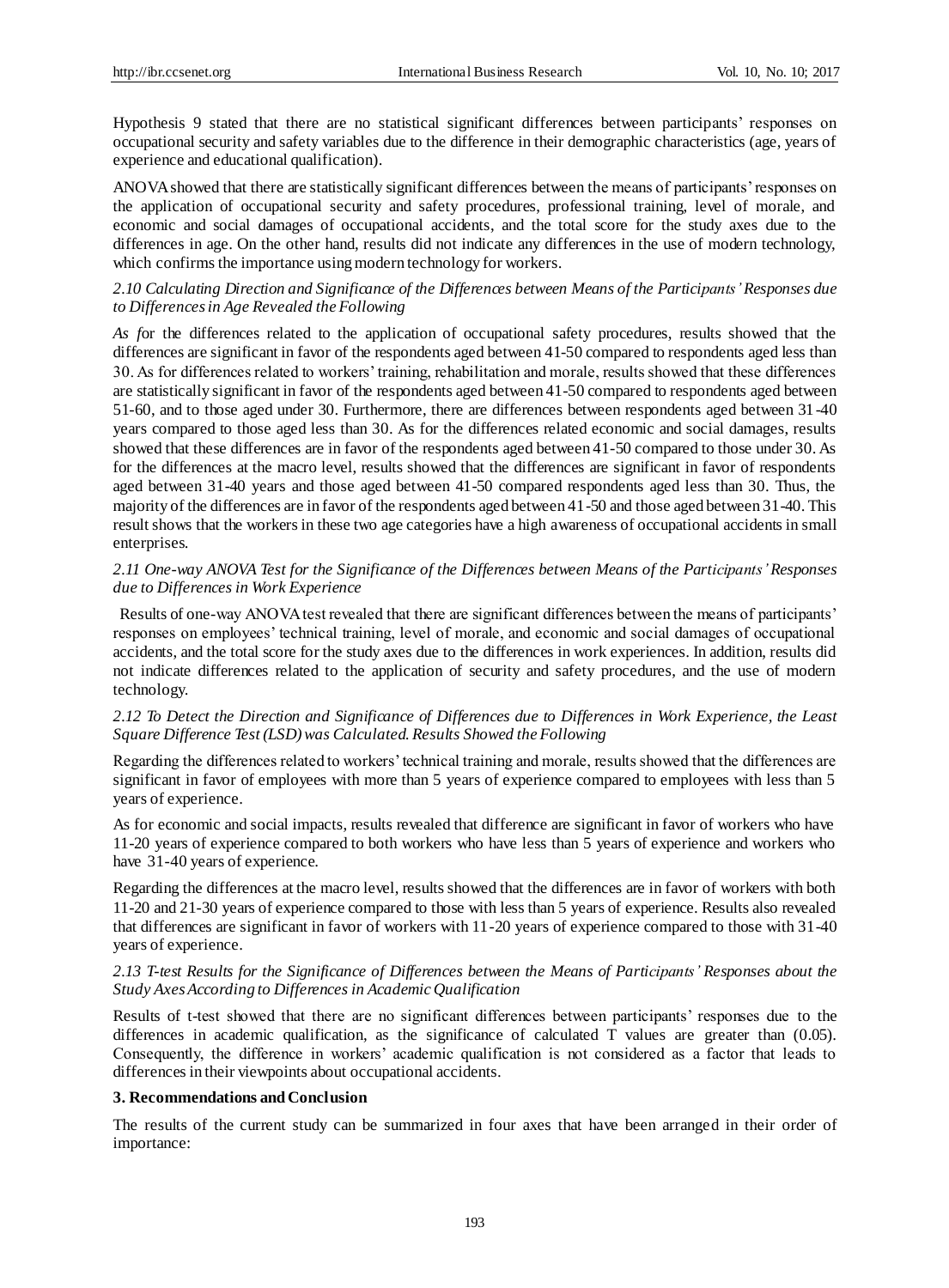#### *3.1 First: Workers*

 The researcher noticed, through his work, that some SEs do not pay attention to the rights of foreign workers in terms of protecting the worker and creating a work environment appropriate to him. Foreign workers represent a large proportion of workers in these enterprises. Those workers have a different culture that has a negative impact on work accidents as most of them come from poor countries with low socioeconomic and academic backgrounds. Therefore, it is necessary to take into consideration that they work longer hours than normal work hours without getting paid for the extra hours, and that they get injured due to language barriers and misunderstanding of the safety procedures written in Arabic, if any, or may be forced to do risky work as a result of fear of being sacked. In case of injury, the worker must be treated at the nearest hospital with an accompanying relative and be insured before signing the contract. The administration should abstain from the policy of intimidating employees and the unilateral leadership style. Most of the expatriate workers leave their families in their home countries for long periods of time, and some of them are under intense family pressure (Worsnop, 1995). Caring about those workers has two benefits; it improves worker's productivity and leads to efficient performance of the enterprise. Therefore, they should be trained and protected against accidents and they should know that many of these accidents can be avoided if they are prepared to distance themselves from the philosophy of fatalism (Lingard 2015)

 Determining work hours so that workers do no work more than eight hours per day and forty hours a week. The administration should not ask Saudi workers or expatriate workers to work extra hours unless it is necessary, and they should be compensated, especially those who work in proximity of dangerous places and machinery. Some young workers who are less experienced in dealing with machines are subject to frequent injuries in their early years of work. They work hard and put themselves under stress in anticipation of getting more money, and some of them work on average 2500 hours a year, or more than nine hours and a half a day (52 weeks x 5 Days x 9.6 hours  $=\approx 2500$  hours per year). This leads to a lack of concentration on their work as well as other occupational diseases such as blood pressure, diabetes, heart disease, and psychological stress. These diseases cannot often be compensated materialistically, and they lead to accidents in the workplace. A study conducted in Hong Kong proved that workers who work more than 11 hours a day are constantly susceptible to injury (Dembe et al, 2005).

#### *3.2 Second: Enterprise Administration*

 $\cdot \cdot$  It is necessary that the enterprise administration believe in the importance of the means of protecting the employees, extending their knowledge of these means, their contribution to propose new ways to develop the OHS means, investigating their complaints and claims, and benefiting from their intellectual efforts. This will lead to coming up with the best and latest OHS methods and providing the financial resources for them.

 There is a need to disseminate the culture of awareness among the enterprise owners and workers (Fonteyn et al, 1997), and activate the media in the enterprise through films, lectures, publications, posters, magazines, brochures, and instructions (Taha & Elia, 2012). It is necessary that the administration pay attention to training and qualifying workers so that no worker can operate a new machine without getting the proper training. This is in addition to raising the education level of the owners and workers in SEs to ensure their protection from accidents, developing their skills, and applying the concepts of OHS management and standards of the International Labor Organization (King, 1991).

 $\cdot \cdot$  It is required of the administration to provide workers with insurance and sign a contract with the nearest hospital to accept cases of injuries and to compensate the worker materialistically and morally. This increases the degree of psychological and functional stability because accidents have a negative impact on workers that leads to low level of job satisfaction and gives workers the feeling that the administration does not care about them.

 Administration should strive for benefiting from modern technology means, providing warning systems and extinguishers, and conducting periodic check on these means. Additionally, it is preferable to connect these means with Civil Defense and cellphone devices of the OHS Supervisor and the SEs' owners.

#### *3.3 Third: The Supervisor*

 The person responsible for OHS should have high academic qualifications. His responsibilities include monitoring workers in the workplace, applying the administration policies in the field of OHS, rapid intervention in any situation, inspection and testing of machinery and electrical power, maintaining workplace cleanliness, considering workers' suggestions, and doing risk forecasting.

 The supervisor should submit periodic reports, carrying out maintenance of safety means, carrying out follow-up, and preparing medical reports in case of any accident.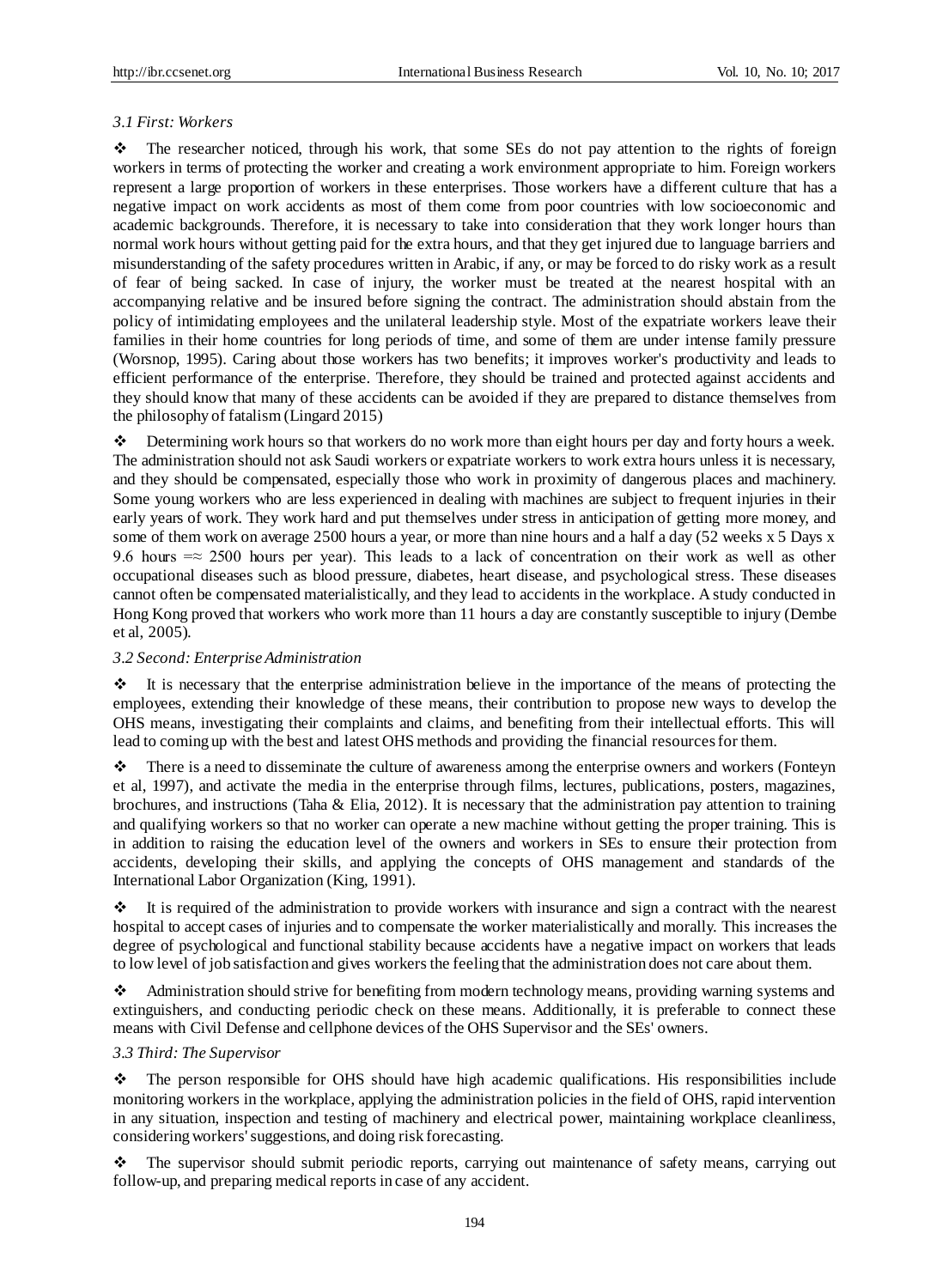The supervisor should develop disciplinary measures in case of employees' non-compliance with OHS measures because the risk ratio in SEs is high, and the workers are unwilling to comply with OHS regulations.

# *3.4 Fourth: Civil Defense and Government Agencies*

 Civil Defense must oblige SEs to comply with building regulations, install early warning fire systems, use modern storage operations, provide good ventilation and proper lighting, create safe working conditions for workers, and use sufficient number of fire extinguishing means appropriate for each type of fire and train workers on them.

 Official bodies can launch TV programs on OHS and use daily newspapers in spreading the culture of safety by publishing stories of accidents that occur in the workplace. This contributes to the spread of social awareness. In this regard, modern technology and social media tools can be used for sending electronic texts and messages.

 Official bodies can also communicate with local authorities such as, Ministry of Interior, Ministry of Health, Ministry of Education, Engineers Syndicate, specialized professional colleges, hospitals, insurance companies, and regional and international bodies to find out the best ways to reduce accidents and injuries. This can be done by taking advantage of university research studies in the field of OHS, adopting the principles of prediction and prevention, and studying the causes of accidents and the ways to control them.

Finally, there is a need for conducting more research on OHS, especially in the field of SEs in order to reach more profound and more comprehensive results to assess the level of OHS and to know the causes of accidents, especially fires, in terms of personal factors, academic qualifications, experience, wages, requirements of OHS measures, and the amount of financial costs. It is preferable to carry out research on women's OHS in particular, because such research is almost rare in this field.

#### **References**

Abbas, S. (2003). Human Resource Management. First Edition. Amman, Dar Al Shorouq.

- Abdul, R. M. (2002). Security and safety in educational buildings: the use of computer in assessing the level of safety in basic education schools. PhD thesis, Cairo University Egypt.
- Alhabiyl, W., & Ayesh, A. (2012). Evaluation of the effectiveness of occupational safety and health procedures in the scientific laboratory from the workers' viewpoint. Gaza
- Almoghna, O. (2006). The Reality of Occupational Safety and Security Procedures Used in Manufacturing Industries Sector in the Gaza Strip. Master Thesis, Gaza.
- AlSharif, H. (2001). Safety and its relation to the performance of workers in private industrial firms in Dammam. Master thesis, Naif University for Security Sciences, Kingdom of Saudi Arabia.
- Aqeelah, M. (2003). Modern Management of Occupational Safety. Second Edition. Amman, Safa Publishing House.
- Boussaid, S. (2015). The Role of Occupational Safety and Health Administration in enhancing the Performance of workers in Small and medium Industrial Firms. Master Thesis, Faculty of Economic Sciences, Commercial Sciences and Management Sciences, University of Kasdi Merbah, Ouargla, Algeria.
- Cunningham, T. R., Sinclair, R., & Schulte, P. (2014). Better understanding the small business construct to advance research on delivering workplace health and safety*. Small Enterprise Research, 21*(2), 148-160. https://doi.org/10.1080/13215906.2014.11082084
- DeJoy, D. M., Schaffer, B. S., Wilson, M. G., Vandenberg, R. J., & Butts, M. M. (2004). Creating safer workplaces: assessing the determinants and role of safety climate. *Journal of safety research, 35*(1), 81-90. https://doi.org/10.1016/j.jsr.2003.09.018
- Dembe, A. E., Erickson, J. B., Delbos, R. G., & Banks, S. M. (2005). The impact of overtime and long work hours on occupational injuries and illnesses: new evidence from the United States. *Occupational and environmental medicine, 62*(9), 588-597. Family Violence Prevention Fund, Domestic Violence-A work place Security problem, June 20, 1996. https://doi.org/10.1136/oem.2004.016667
- Fonteyn, P. N., Olsberg, D., & Cross, J. A. (1997). Small business owners' knowledge of their occupational health and safety (OHS) legislative responsibilities. *International Journal of Occupational Safety and Ergonomics, 3*(1-2), 41-57. https://doi.org/10.1080/10803548.1997.11076364
- Fry, E. H. (1990). Not smoking in the workplace: the real issue. *Business Horizons, 33*(6), 13-17.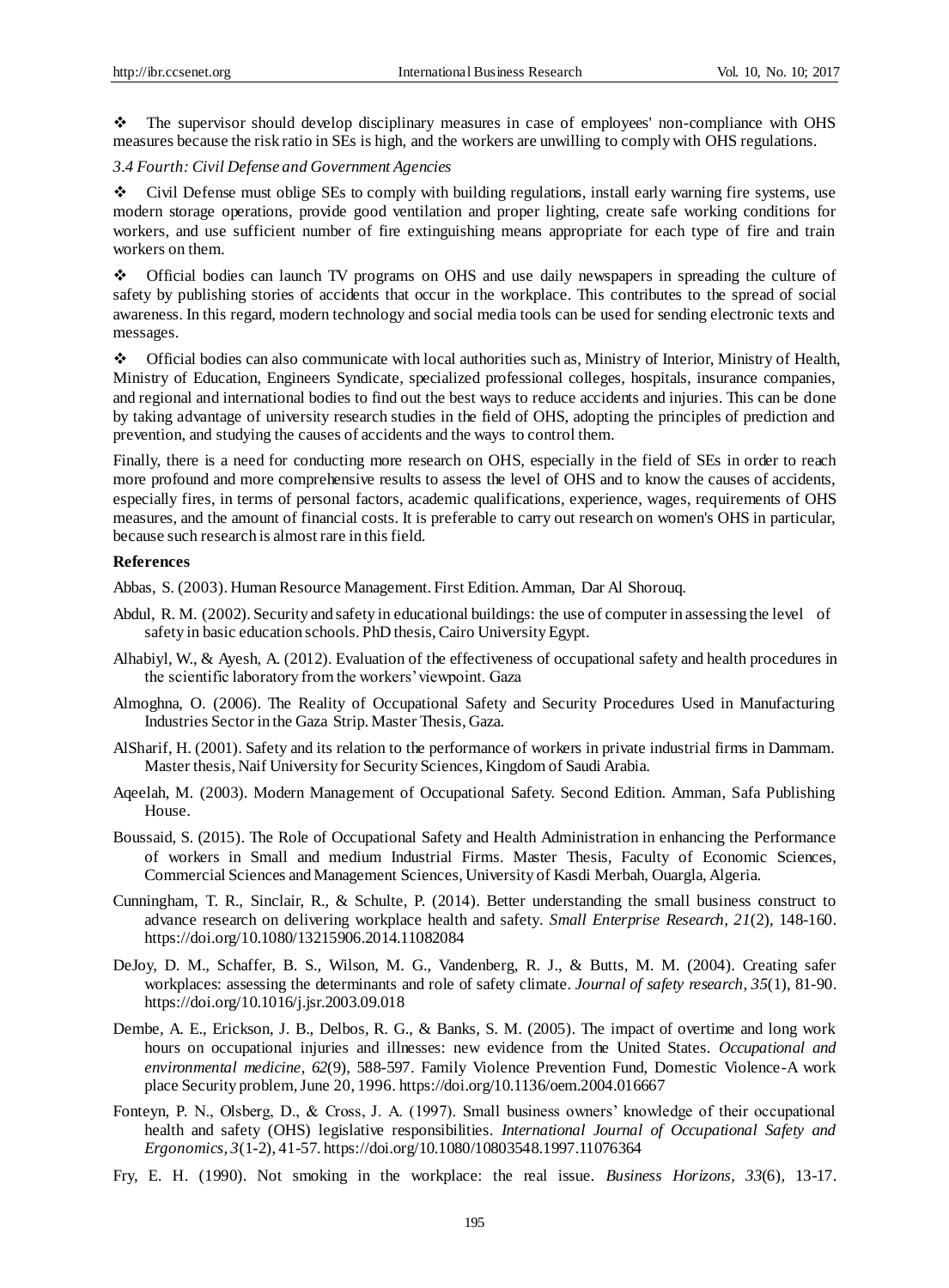[https://doi.org/10.1016/S0007-6813\(05\)80172-7](https://doi.org/10.1016/S0007-6813(05)80172-7)

- Ghamri, N. (2009). Small Enterprises: its management and its indicators of success. 4th edition. Jeddah, Dar Hafez for Publishing and Distribution, Saudi Arabia.
- Ghamri, N. (2016). Challenges Facing Businesswomen and Their Negative Impact on the Performance of Small Businesses in The Province of Jeddah in Saudi Arabia. *International Journal of Business and Management, 11*(9).
- Ghamri, N. (2016). The Obstacles Facing Young Saudi Men and Women Getting Jobs in Small Businesses Sector. *International Journal of Business and social Research, 06*(04). <http://thejournalofbusiness.org/index.php/site/article/view/954/601>
- Ghazzawi, M. (2005). Total Quality Management. Amman, Albzuri Scientific publishing house, Jordan. 39-63.
- Hasle, P., & Limborg, H. (2006), A Review of the Literature on Preventive Occupational Health and Safety Activities in Small Enterprises.*Industrial Health, 44,* 6-12. https://doi.org/10.2486/indhealth.44.6
- Heinrich, H. W., Petersen, D. C., Roos, N. R., Brown, J. V., & Hazlett, S. (1980). Industrial Accident Prevention: A Safety Management Approach: McGraw-Hill.
- Holmes, N., Lingard, H., Yesilyurt, Z., & De Munk, F. (2000). An exploratory study of meanings of risk control for long term and acute effect occupational health and safety risks in small business construction firms. *Journal of Safety Research, 30*(4), 251-261[. https://doi.org/10.1016/S0022-4375\(99\)00020-1](https://doi.org/10.1016/S0022-4375(99)00020-1)
- ILO. (2015). Small and medium-sized enterprises and decent and productive employment creation.
- Khalif, S. (2008). Technology and its impact on industrial relations: applied study in cement Badush lab. *Technical Journal, 21*(6), 308A -323A.
- King, B. (1991). Active safety programs. Education Can Help prevent Back Injuries. *Occupational Health and Safety, 60*(199), 49-51[. https://www.ncbi.nlm.nih.gov/pubmed/1832490](https://www.ncbi.nlm.nih.gov/pubmed/1832490)
- Legg, S. J., Olsen, K. B., Laird, I. S., & Hasle, P. (2015). Managing safety in small and medium enterprises.
- Legg, S., Laird, I., Olsen, K., & Hasle, P. (2014). Creating healthy work in small enterprises-from understanding to action: Summary of current knowledge. *Small Enterprise Research: The Journal of SEAANZ, 21*(2), 139. https://doi.org/10.1080/13215906.2014.11082083
- Lin, J., & Mill, A. (2001). Measuring the occupational health and safety performance of construction in Australia, *Facilities, 19,* 3/4, 131-138[. http://www.emeraldinsight.com/doi/pdfplus/10.1108/02632770110381676](http://www.emeraldinsight.com/doi/pdfplus/10.1108/02632770110381676)
- Lingard, H. (2015). First Aid and Occupational Health and Safety: The Case for an Integrated Training Approach, Research Gate. M*errily. S. Employer pay when Workers Smoke: Study Business Insurance, 26*(1992), 22. <http://www.irbnet.de/daten/iconda/CIB559.pdf>
- Mansouri, Z. & Nasser, M. (2010). Total Quality Management as an approach to sustain the excellence and competitiveness in business organizations throughout the Algerian economic enterprise experience. The Fourth International Forum on Competition and competitiveness strategies of industrial enterprises outside the petroleum sector in the Arab countries, Algeria.
- Moeti-Lysson & Boy (2011). A study of health and safety practices in small and medium sized enterprises: -A case of Botswana. *Journal of Business Management and Economics, 2*(3), 125-131.
- Naseerat, F. (2007). Total Quality and Institutional Performance: A Survey of administrators' Opinions in some Private Hospitals in the Capital Region Amman / Jordan. *Management Sciences Studies, 34*(2).
- OSHA. (2012).Injury and Illness Prevention Programs.
- Park, J., Jeong, H., Hong, S., Park, J. T., Kim, D. S., Kim, J., & Kim, H. J. (2013). Effects of health and safety problem recognition on small business facility investment. *Annals of occupational and environmental medicine, 25*(1), 26. https://doi.org/10.1186/2052-4374-25-26
- Sabawi, M. (1998). Risk Management: Quantitative Methods. First Edition. Gaza.
- Salehawy, S. (2007-2008). Occupational accidents and their effects on the enterprise competitiveness: A case study of Sonelgaz foundation, Biskra Unit. Master thesis, Algeria.
- Samih, J. (2001). Training and Preparation of Vocational Training Trainers. Arab Center for Vocational Training and Preparation of Trainees. Amman, Dar Al Shorouk.
- Sawacha, E., Naoum, S., & Fong, D. (1999). Factors affecting safety performance on construction sites.